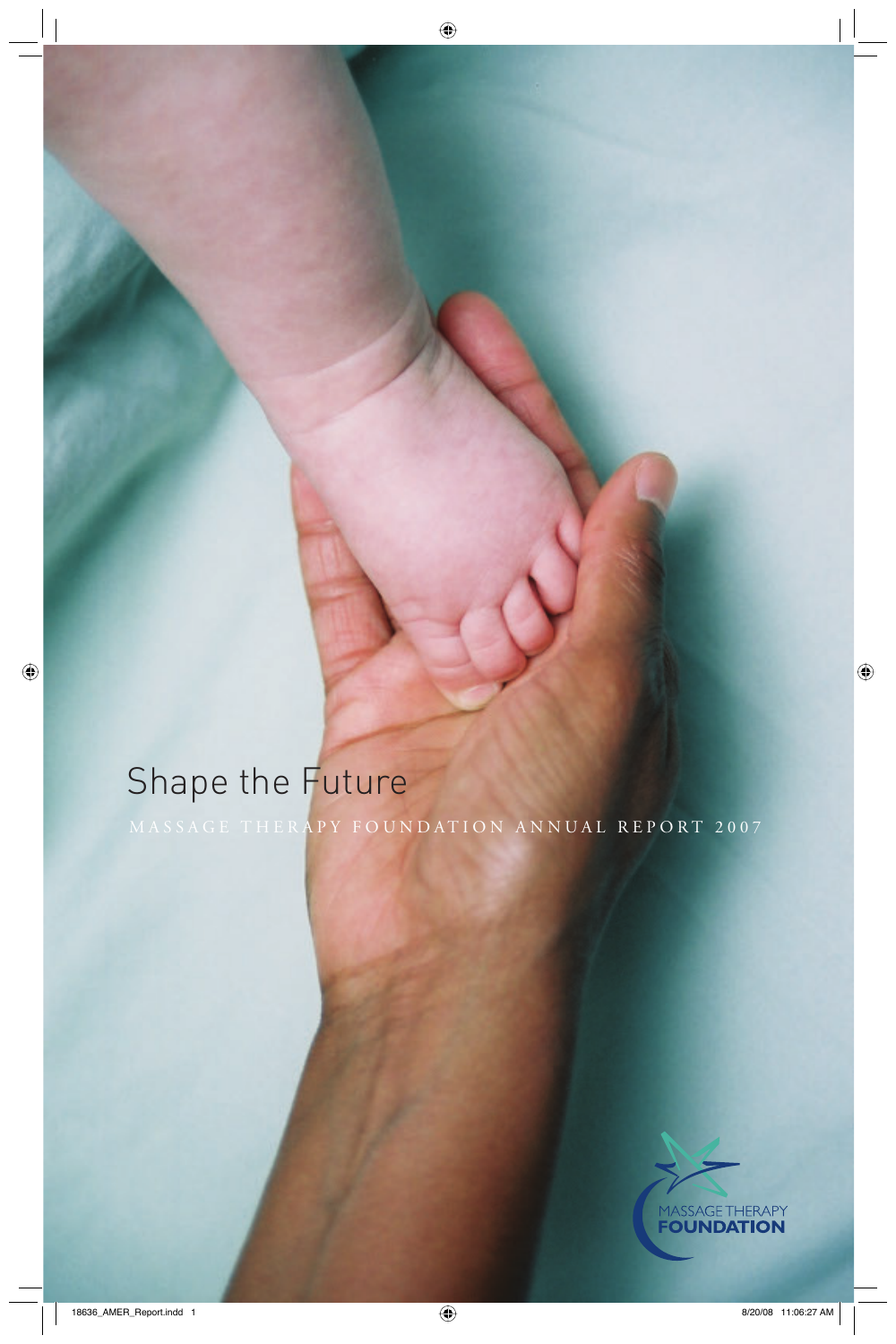# OPERATING STATEMENT | FISCAL YEAR 2007-2008

⊕





# EXECUTIVE SUMMARY:

In the course of this fiscal year, we launched several projects, including our electronic journal the International Journal of Therapeutic Massage & Bodywork: Research, Education, & Practice (IJTMB). We also began developing a framework for creating best practice guidelines, which we believe will enhance our service to the profession in coming years. We chose to sponsor an international, interdisciplinary research symposium titled Somato-Visceral Interactions and Autonomic Mechanisms of Manual Therapy for \$5,000. Additionally, we maintained our granting activities by funding research and community service grants, and the case report contest activities.

Fiscal year 2007-2008 ended with a net increase in assets as spending continues to be purposeful and well-controlled. Our investments performed well despite a volatile market.

Overall, we continue to hold a strong balance sheet with significant increase in the endowment. The Foundation remains fiscally sound with a clear vision for our future endeavors.

⊕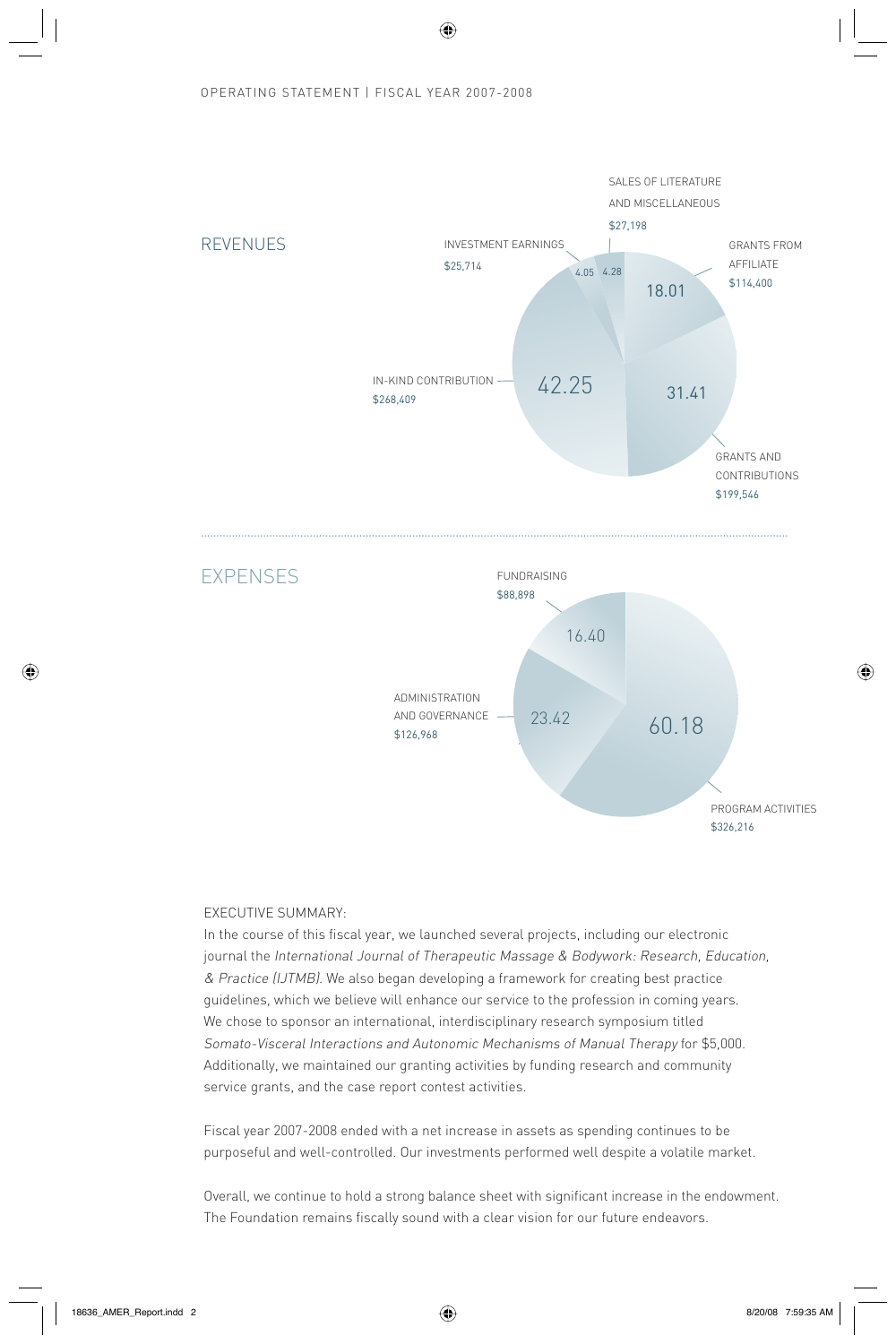# Celebrations & Collaborations

 $\bigoplus$ 



Dear Friends & Colleagues,

Shaping the future takes many hands, and 2007 was a year of collaboration and new relationships for the Massage Therapy Foundation. While continuing to strengthen our core mission through funding research studies, community service grants and research literacy initiatives, we teamed up with a number of manual therapy organizations to advance research on the health and wellness professions.

We achieved a major milestone with the creation of an open-access fully electronic journal for the therapeutic massage and bodywork profession. Announced by the Foundation's Board of Trustees in 2007, the International Journal of Therapeutic Massage & Bodywork: Research, Education, & Practice (IJTMB) has just launched its August 2008 inaugural issue. It is a peer reviewed scientific journal whose scope will help open the door to many new collaborative opportunities.

The Foundation joined with the Rolf Institute and the International Association of Structural Integrators to co-sponsor The First International Fascia Research Congress in October, 2007. Since then, we have welcomed Dr. Thomas Findley, MD, PhD, Rolfer – one of the visionaries of the Fascia Congress – as Editor-in-Chief of the IJTMB. I invite you to read more about this conference and other exciting Foundation sponsorships later in this report.

Collaborating with those whose vision matches our own invigorates our efforts in advancing research literacy and exploring ways to support the important work of other bodywork and movement organizations. The Foundation's support of the Upledger Institute's new foundation, "the Association for Integrative Wellness", through providing guidance in the launch of its inaugural case report contest, exemplifies these efforts. The Upledger Institute has reciprocated by providing an instructor to teach Lymph Drainage Therapy at the 2008 American Massage Therapy Association Post-Convention Workshop in Phoenix.

As you turn these pages and read the compelling stories of our grantees providing leadership in research and impacting their communities as practitioners, and our case report contest winners giving vision to our potential, remember that your hands are among those shaping the future of massage therapy, changing the lives of those touched by it, and contributing to informed decision-making in massage clinics throughout the profession.

In partnership,

Diana L. Thompson, LMP President

"The Foundation has done wonderful things, and in the years that Touch

to T.E.A.C.H. was active, lives were changed. Thank you."

—Peggy Jones Farlow, MD, CMT

FOUNDATION GRANT RECIPIENT, 1997 AND 1998

⊕

♠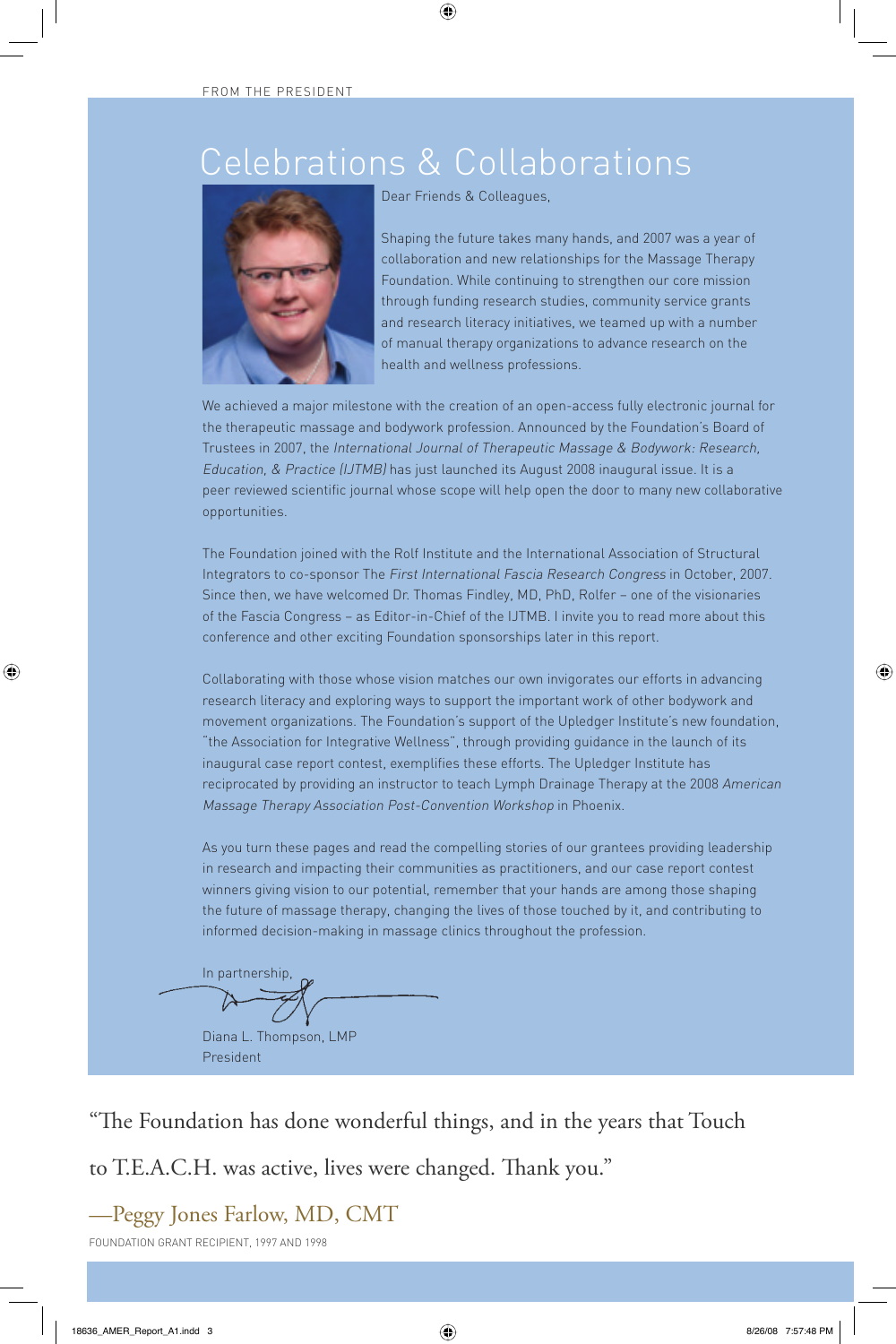# VENTURES in THERAPEUTIC

# MASSAGE *for* DEVELOPMENTALLY DISABLED ADULTS

Kathryn Greschner Cornerstone Ministries, Inc. Cumberland, Wisconsin | \$4,890

Sponsored in part by a grant to the Foundation from BIOTONE



The popularity of the massage program provided through Cornerstone Ministries in northern Wisconsin is exemplified by Paul, who always wants to be first to receive massage and runs to take the hand of the massage therapist as she heads for the massage room. A community service grant from the Massage Therapy Foundation has made it

possible to provide weekly 20-minute table massages to 30 adults with developmental disabilities in Shell Lake and Rice Lake, Wisconsin.

♠

The stress-reduction benefits of massage therapy complement a "Relaxation Station" at the Shell Lake Workshop, where individuals may retreat for timed intervals to derive the benefits of soft sounds, dimmed lighting, aromatherapy, and a seated massage. Adults with developmental disabilities can be physically isolated by distance from their family members and friends, and instruction in appropriate social behavior has often eliminated human touch. Behavioral problems and emotional needs are addressed with medications, yet cognitively impaired adults need and respond to healthy touch just as others do. The intended result of weekly massage and the availability of the "Relaxation Station" is to decrease volatile behavior, fatigue, injuries, and muscle overexertion.

# Bodywork for the Homeless

Cynthia Price, PhD, LMP, Alternative Healthcare Access Campaign, Seattle, Washington \$5,000

# Massage Therapy for Torture Survivors

Mary Fabri, PsyD, Marjorie Kovler Center for Treatment of Survivors of Torture, Chicago, IL \$4,620

Massage Therapy for Post-Operative Gynecology and Gynecology-Oncology Patients Ann Charles-Craft, D-Min, Virginia Commonwealth University, Richmond, Virginia \$5,000 Sponsored in part by a grant to the Foundation from BIOTONE

# Mino-Ayaan: Be Well Community Health Project

⊕

Leah Prussia, White Earth Recovery Project, Calloway, Minnesota \$5,000

Massage Outreach Program for Single-Parent Students of Salt Lake City Community College Jason Gillman, Salt Lake Community College, Salt Lake City, Utah \$5,000

### Did you know?

⊕

families to hospice patients.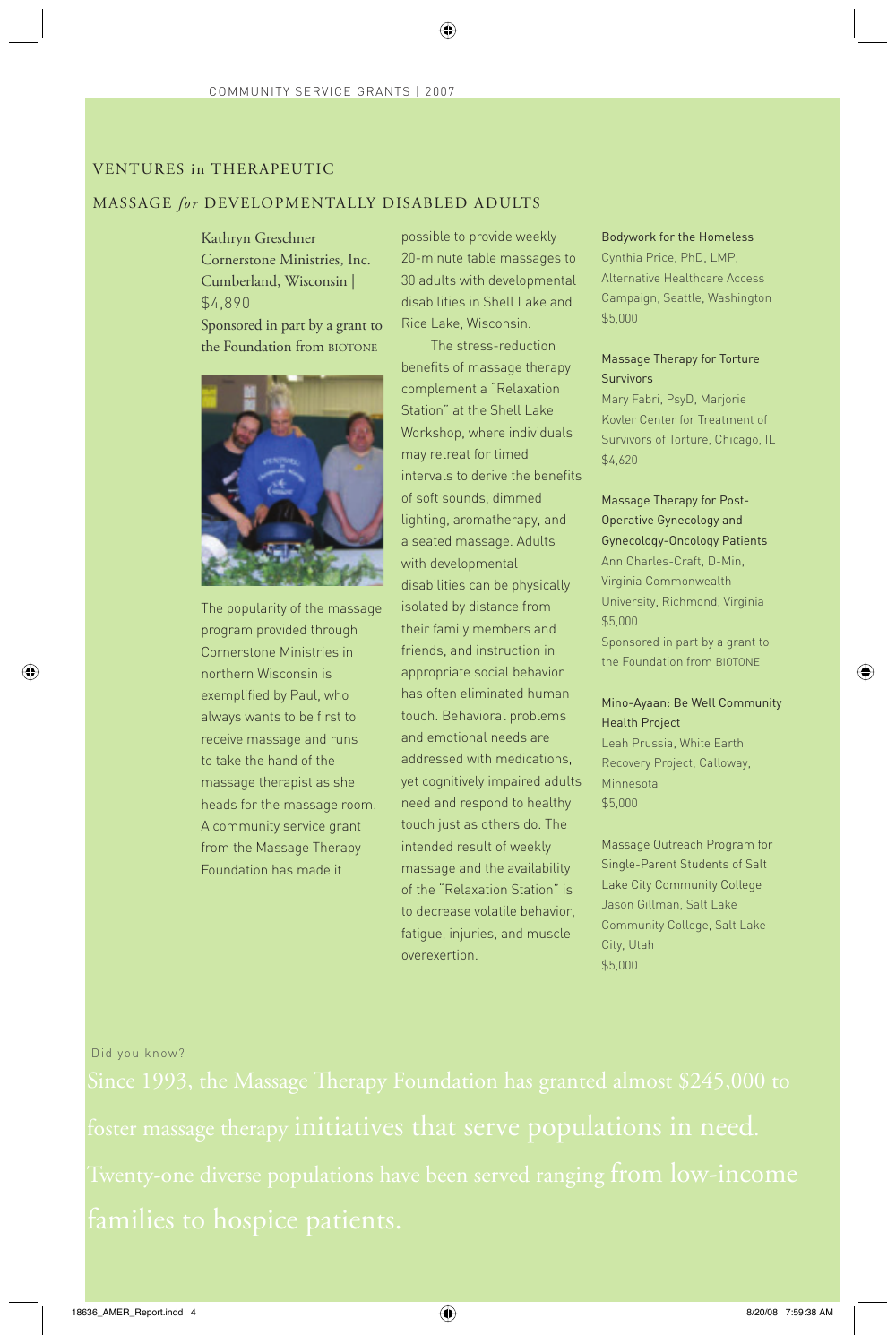# Did you know?

⊕

Since 1993, the Massage Therapy Foundation has granted more than \$441,000 to advance research on therapeutic massage and bodywork. A variety of studies have been funded ranging from psychotherapeutic effects of massage to lymphedema.

 $\bigoplus$ 

Vonda Jump Utah State University Logan, Utah | \$19,997



This research examines the effects of infant massage and relationship-based intervention in an orphanage environment in South Africa. The researchers conduct 4-day infant massage training with orphanage caregivers who will then provide massage to infants in the study. Caregivers will learn ways to promote physical, social, cognitive, and language development for

orphaned infants. The infants have been randomly assigned to experimental or comparison groups. The experimental group began receiving massage at the onset of the study. After 60 days, the comparison group also began to receive daily massage. Baseline health data collected on both groups are being analyzed to compare the daily health of the infants before and after massage intervention. The hypotheses are that infants receiving massage will experience decreased illness, increased immune function, and improved physiologic regulation compared to infants in the comparison group. Additionally, it is expected that caregivers will become more attuned and responsive to infants' needs, and the infants will become more sociable and content in the orphanage environment.

Massage Therapy and Labour Outcomes: A Randomized Controlled Trial Patricia Janssen, University of British Columbia, Vancouver \$19,984

⊕

The Effects of Massage Therapy in Women with Mild Lymphedema Sharon Kilbreath, University of Sydney, Australia \$20,000

Neural Correlates of Massage Therapy Diane Sliz, Carleton University, Ottawa, Ontario \$20,000

To read full summaries of all grant projects, please visit www. massagetherapyfoundation.org.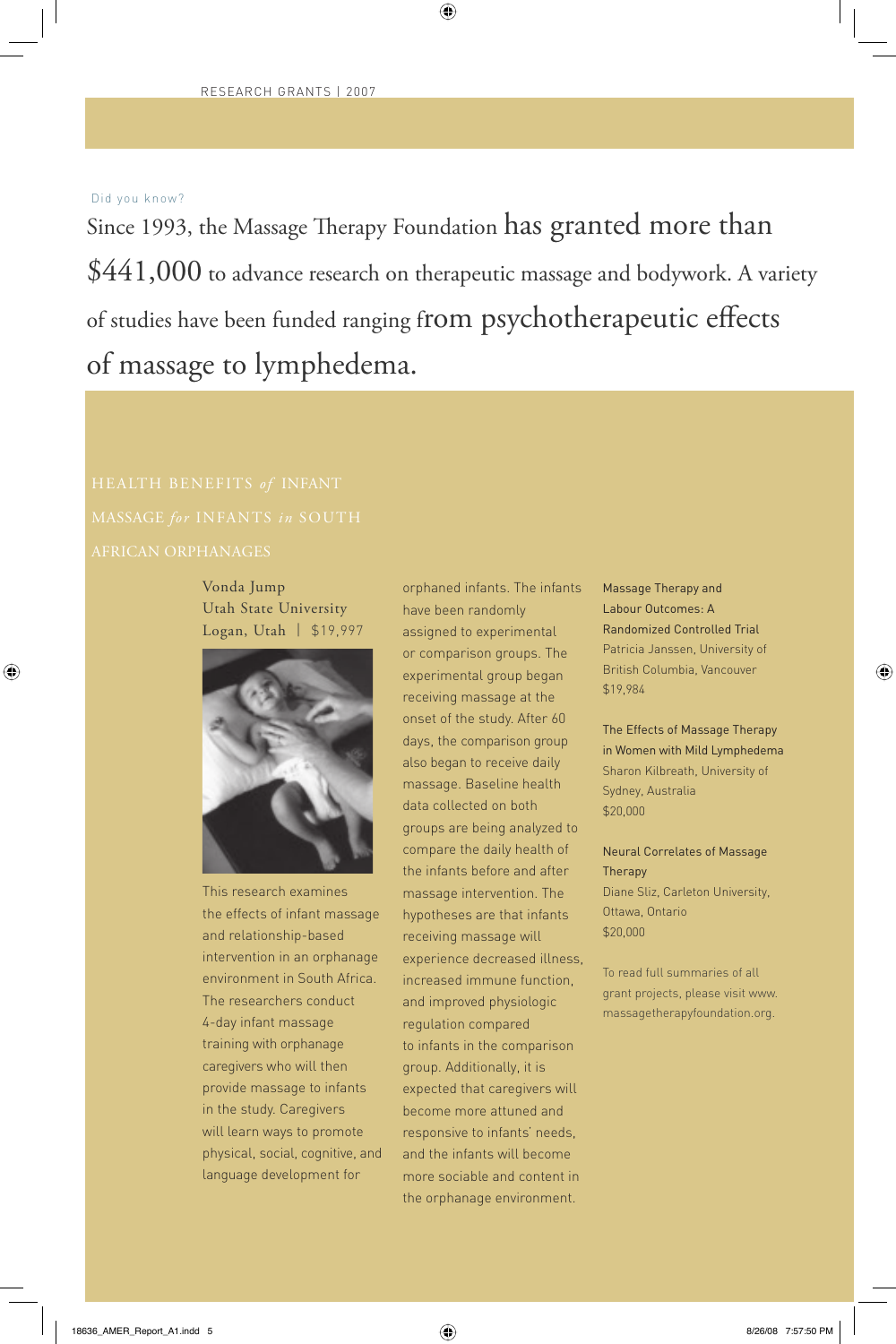⊕

# "Being able to contribute to the growth of massage therapy in the direction of complementary medicine is a tremendous honor for me. I look forward to continuing my research."

—Jennifer Zalta – 2007 Practitioner Case Report Contest Gold Award Winner

CONTEST PURPOSE: THE PRACTITIONER CASE REPORT CONTEST ENCOURAGES THE WRITING OF CASE REPORTS TO PROVIDE AN OPPORTUNITY FOR MASSAGE THERAPISTS AND BODYWORKERS TO DEVELOP RESEARCH SKILLS AND ENHANCE THEIR ABILITY TO PROVIDE KNOWLEDGE-BASED MASSAGE TO THE PUBLIC.

⊕



Orthopedic Massage Protocol for Post-ACL Reconstruction Patellofemoral Pain Syndrome Jennifer Zalta, Jackson, Wyoming

Clinical Reasoning in Massage Therapy Kim LeMoon, Highland Park, New Jersey

The Role of Massage Therapy and Bodywork in the Treatment of a Client Diagnosed with Dissociative Identity Disorder Karen Varney, Annapolis, Maryland

Massage Therapy Techniques as Pain Management for Erythromelalgia Krista Dicks, Barrie, Ontario

⊕

The Use of Lymphatic Facilitation with Anterior Cruciate Ligament (ACL) Reconstruction Rehabilitation Leslie Jensen, Seattle, Washington

Massage as Conservative Treatment for Chronic Exertional Compartment Syndrome Erika Larson, Lilburn, Georgia

The Effectiveness of Massage Therapy on Postpartum Nondiscogenic Sciatica Dylan Lott, Evanston, Illinois

Visit www.massagetherapyfoundation.org to read these research grant summaries as well as the abstracts of the award winning case reports.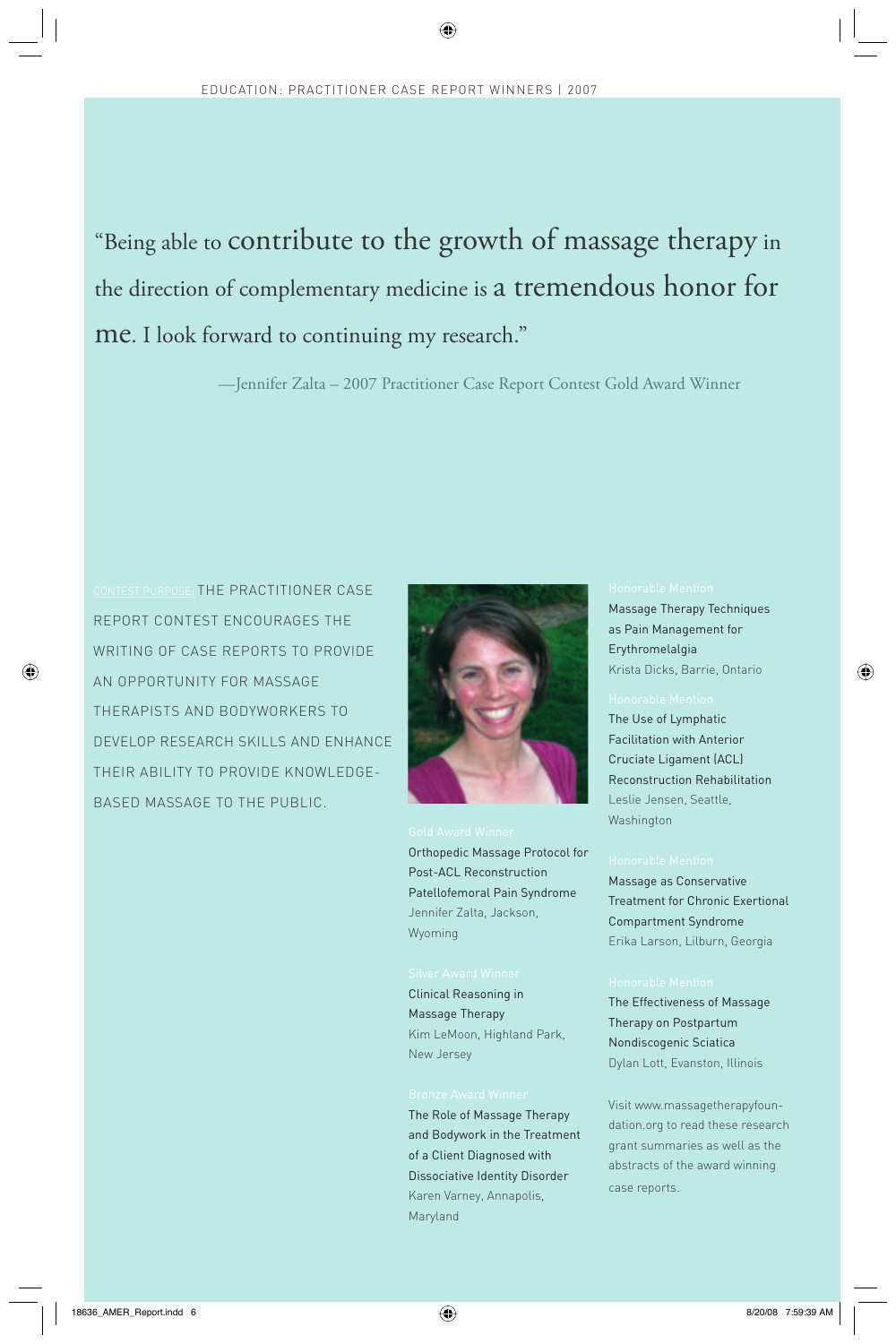⊕

CONTEST PURPOSE: THE STUDENT CASE REPORT CONTEST PROMOTES RESEARCH LITERACY IN MASSAGE THERAPY SCHOOLS. STUDENTS LEARN TO WRITE A RESEARCH CASE REPORT AND BEGIN TO INCORPORATE RESEARCH INTO THEIR PRACTICE HABITS.



Investigating the Effectiveness of Myofascial Release Techniques in the Treatment of Primary Raynaud's Syndrome Anne Walton, Kiné-Concept Institute, Ottawa, Ontario

Massage Therapy's Effects on Low Back Pain with Sciatica Symptoms Jada Bell, Carteret Community College, Jacksonville, North Carolina

Positive Systemic Effects Using Therapeutic Massage as a Conjunctive Treatment for Rheumatoid Arthritis Robin Anderson, Community College of Baltimore County, Baltimore, Maryland

The Effects of Massage Therapy in Pain Management for Patients Undergoing Chemotherapy for Cancer Eric Mathis, Atlantic College of Therapeutic Massage, Fredericton, New Brunswick

⊕

Massage Therapy Reduces Frequency and Intensity of Symptoms from Lumbar Disk Herniations Alana Mountain, Fleming College, Peterborough, Ontario

"Participating in the Massage Therapy Foundation's student case report contest was a very intense and rewarding challenge. It gave me the confidence to pursue more research as a therapist."

—Anne Walton – 2007 Student Case Report Contest Gold Award Winner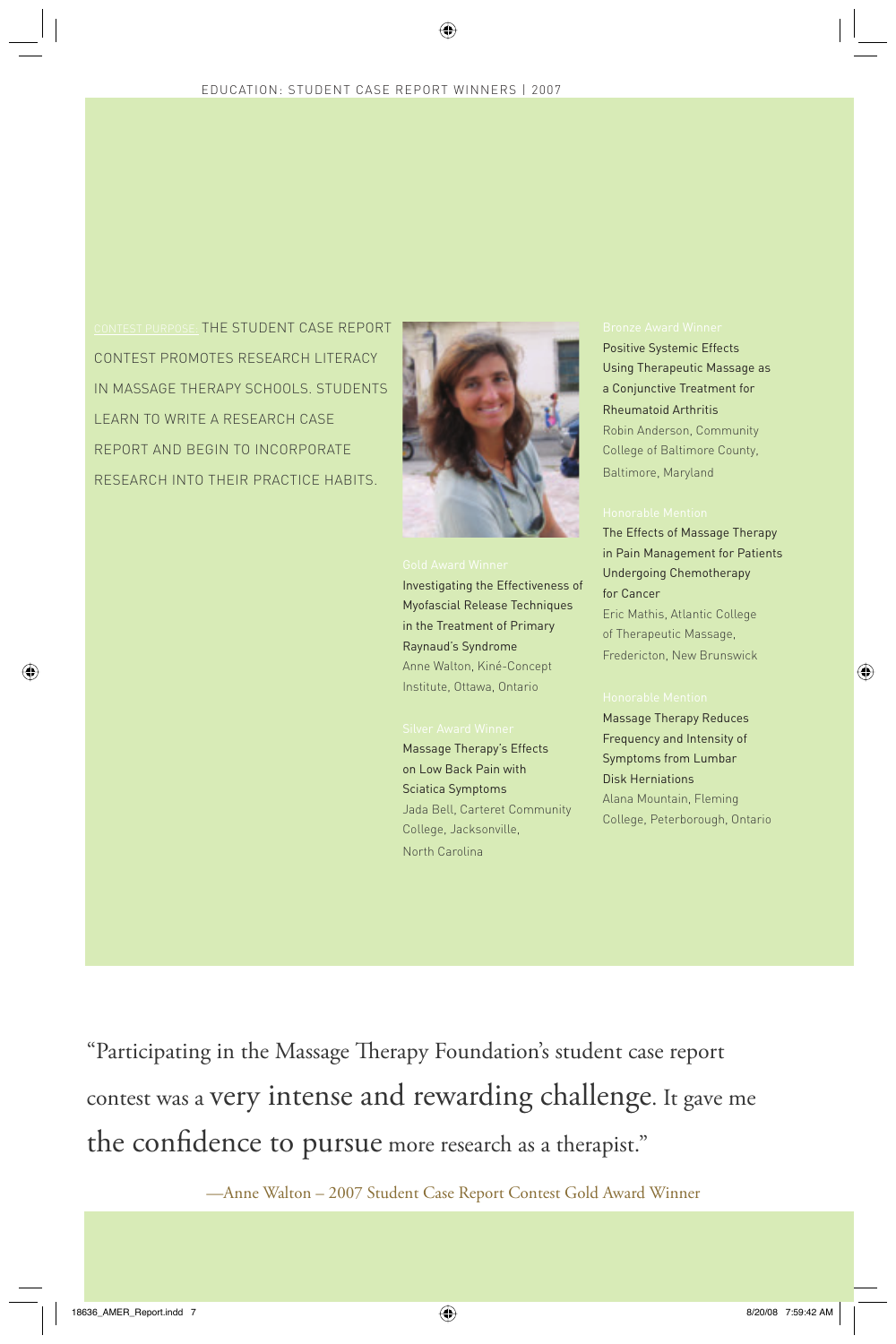# INITIATIVES & ANNOUNCEMENTS CONFERENCES

# ANNOUNCING *the* INTERNATIONAL JOURNAL *of* THERAPEUTIC MASSAGE & BODYWORK:

RESEARCH, EDUCATION, & PRACTICE (IJTMB)

# International Journal of Therapeutic Massage & Bodywork: **Research, Education, & Practice**

A peer-reviewed, open access publication of the Massage Therapy Foundation



The IJTMB is an online peer-reviewed journal for the therapeutic massage and bodywork profession. This scientific e-journal takes an open access approach to scholarly publishing allowing readers to access articles online, free of subscription fees. The journal has three principal sections:

## RESEARCH

An opportunity for the dissemination of original quantitative, qualitative, and integrative research papers.

# EDUCATION

◈

A forum for massage and bodywork educators on topics such as curriculum development, instructional design/delivery, instructional technology, distance learning, and testing/ evaluative procedures.

## PRACTICE

Avenue for practitioners to stay current on subjects such as planning, marketing, and managing a successful practice, incorporating new scientific findings and methods into clinical practice, new clinical approaches to prevention and treatment of specific health conditions, and ethical issues. The inaugural issue of the IJTMB is available at http://journals. sfu.ca/ijtmb.

In 2007, the Massage Therapy Foundation was proud to sponsor the First International Fascia Research Congress – Basic Science and Implications for Conventional and Complementary Health Care. The Congress took place October 4–5, 2007, at Harvard Medical Conference Center in Cambridge, Massachusetts. This landmark event was an opportunity to learn about the latest scientific research on human fascia presented by leading scientists from around the world. The Congress was such a success that another one is planned for October 27–30, 2009, in Amsterdam. For more information on the Congress, please visit www.fascia2007.com.

♠

The Massage Therapy Foundation was also pleased to support the OMM Research Conference – Delineating the Evidence Base for Somato-Visceral Interactions and Autonomic Mechanisms of Manual Therapy at the University of North Texas. This international interdisciplinary research symposium featured leading researchers in the areas of somato-visceral reflexes and autonomic mechanisms of manual therapy from the United States, Japan, Germany, and Canada.

Following the success of our 2005 Highlighting Massage Therapy in CAM Research Conference, the Massage Therapy Foundation is excited to announce that a second conference is being planned for spring 2010. Visit www.massagetherapyfoundation.org for more information as it becomes available.

♠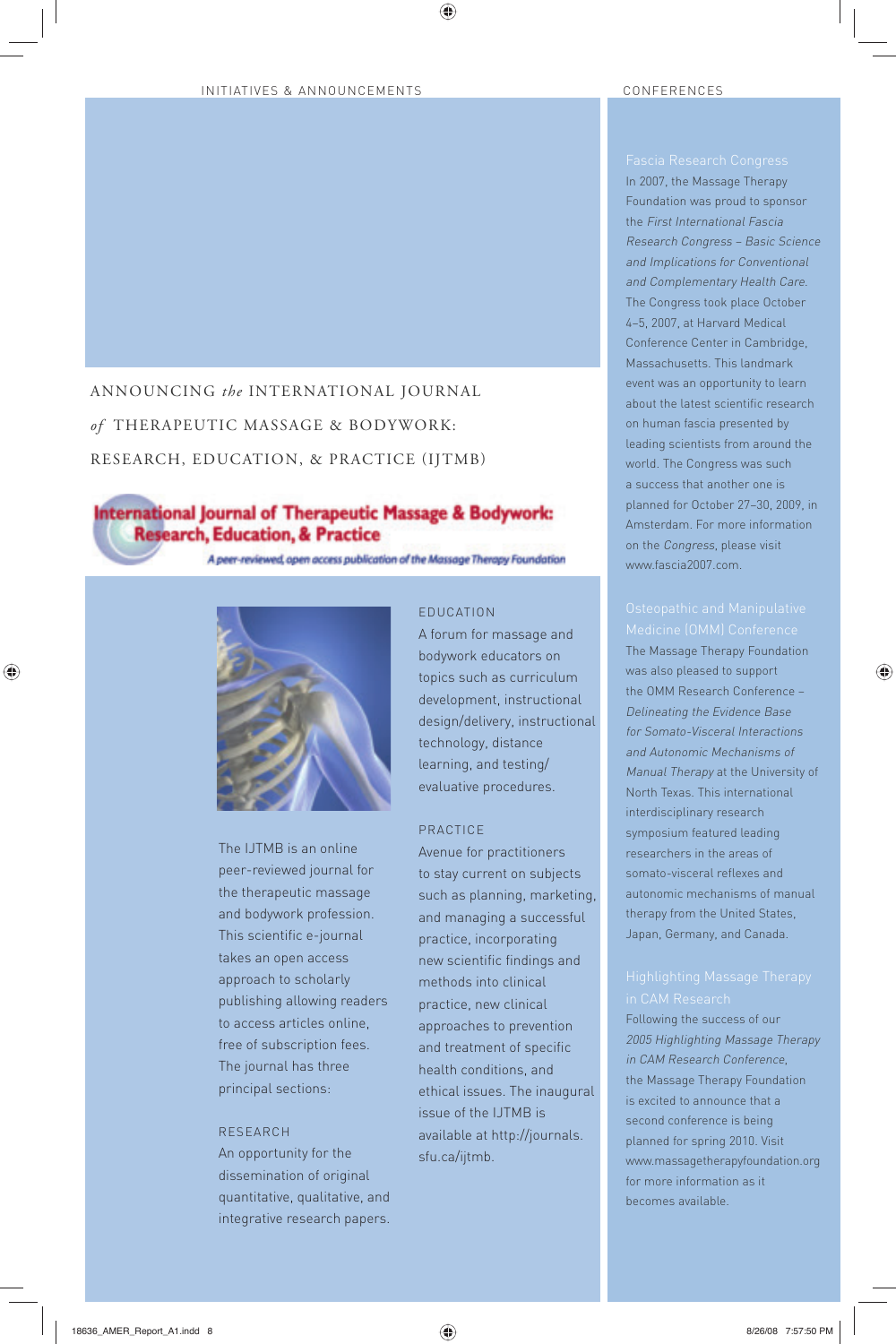# SUSTAINING

# BENEFACTOR

.......................................... \$100,000 AND UP





..........................................

BENEFACTOR

⊕

\$20,000 – \$99,999





# CIRCLE

.......................................... \$10,000 – \$19,999





# TRUSTEE'S CIRCLE

..........................................

# STEWARD

\$5,000 – \$9,999



\$1,000 – \$4,999

AMTA New England Regional Conference Lauren Sweeney Hampel, LMT – In Memory of Lisa Semmelink-Luhr Robert and Kathie King^

Clifford W. Korn^ Neal, Gerber & Eisenberg, LLP Spectrum Center School of Massage Leslie Young, PhD^



........................................................................................

**Integration**, LMP





## PATRON

John Balletto, LMT, NCTMB^ Dan and Virginia Barrow Bon Vital M.K. Brennan\* ◊ Mark W. Dixon, NCTMB\* Louis F. Hastings, LMT Elizabeth Krizenesky \$500 – \$999

Elizabeth M. Lucas Massage Today Jill G. Morris National Holistic Institute Performance Health – Biofreeze Della Perry^

.........................................................................................................................................

Doreen Rossi Sabai Spa Products Soothing Touch Swedish Institute Diana L. Thompson, LMP^ Ruth Werner^

18636\_AMER\_Report.indd 9 8/20/08 7:59:44 AM

\* DENOTES IN MEMORY OF CARLOS AND BENTO RIBEIRO ^ DENOTES FOUNDATION VOLUNTEER ◊ DENOTES AMTA BOARD OF DIRECTOR

⊕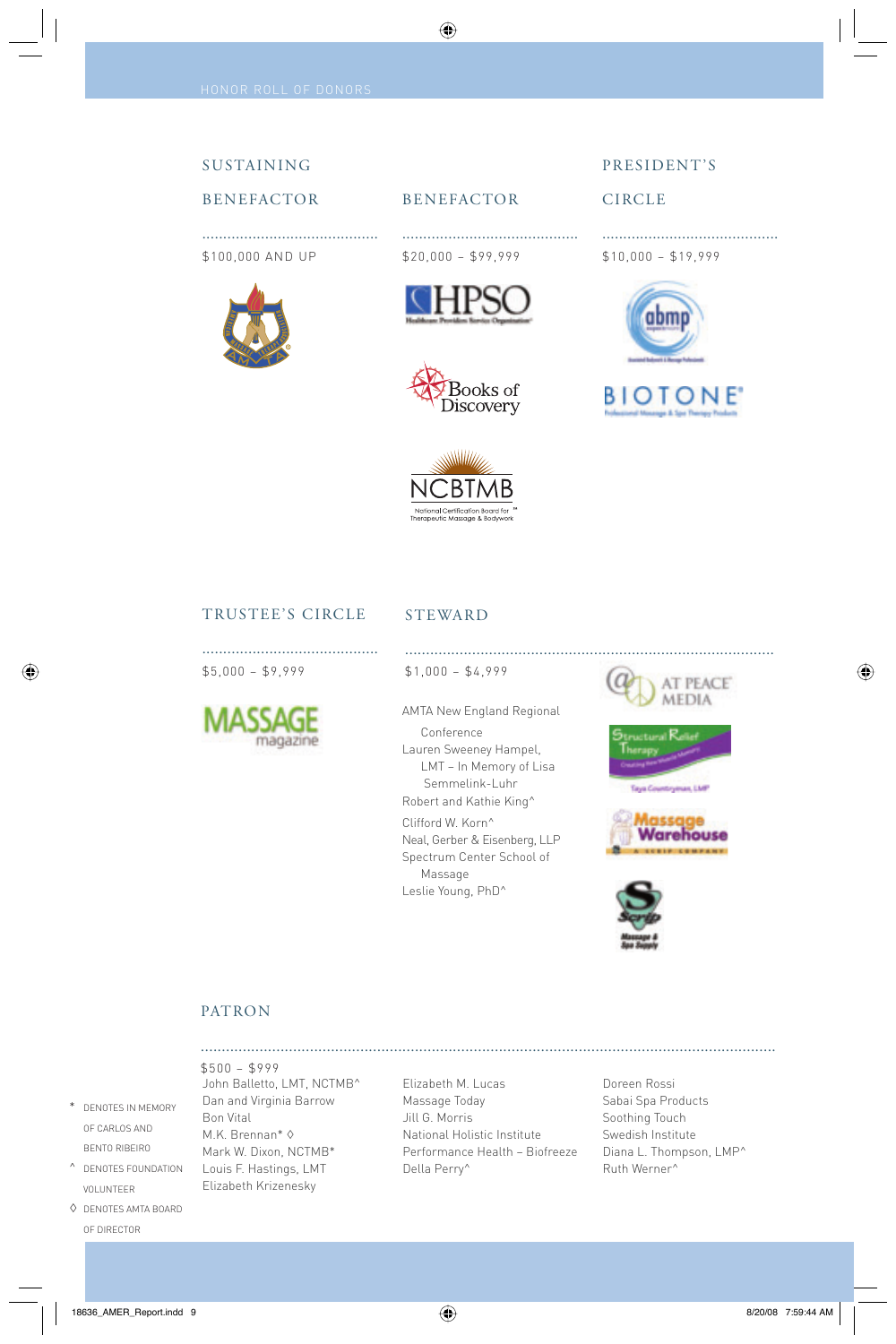## SUPPORTER

### \$100 - \$499

Virginia Abbett Adler-Giersch, PS Matteo A. Avocato Denne Babbin-Simon Marcus A. Banks^ Ellen E. Belconis Patricia J. Benjamin, PhD Tom Birmingham Barbara Black Emily S. Blackman Karen T. Boulanger, MS, LMT^ Judy S. Boyer, LMT ◊ Anastasia Brencick, BSW, LMP Sharon L. Bristol Elaine Calenda^ Jerrilyn Cambron^ Jane T. Cannizaro Steve Capellini Center for Natural Wellness School of Massage Therapy Center for Neuromuscular Massage Therapy, Susan Grubb Clint D. Chandler, LMT^ Cheryl C. Chapman, RN, HNC, NCTMB Randa Cherry Debra B. Cooper

Cortiva Institute Anne Marie Dalloz Barbara J. Davenport, NCMT Ann W. Davis Ellen R. Dugolenski Melissa L. Epple, LMT Ernsteen Family Foundation Kathy Flippin\* Jeffrey Forman Laurel J. Freeman, BA, LMT Bonnie Freund\* Stephanie Gillespie Chris Glad Mary Alice Goering Maralyn R. Goldstein Dale M. Grust Andrea Haller Lorraine Hancock, RN , CMT Patti Ann Heimlich Judith Henkel Marcie S. Holding Maureen Hoock Michael A. Hovi Glenn M. Hymel, EdD, LMT^ Sandy J. Jackson Sharon Marden Johnson, LMT, NCTM B<sup>^</sup> Kate Jordan Marilyn Kier - Wellness at Work Roy P. Krueger Dennis C. LaMaster

........................................................................................................................................................................

 $\bigoplus$ 

Claudette C. LaRoche Evelyn S. Lawrence Lucy Liben^ Jennifer Malm Ruth Marion – Health Works Institute Beverly May Barbara Mitchell, PhD Maureen A. Moon^ Albert Moraska, PhD ^ Mountain State School of Massage Christopher A. Moyer, PhD^ Glenath Moyle^ ◊ Cynthia D. Myers, LMT , PhD^ Jane L. Neumann Gini S. Ohlson Richard J. Olcott – In Memory of Val Olcott Kathleen M. Paholsky Angela K. Palmier, NCTM B^ Susan E. Peterson Cynthia A. Piltch, PhD, MPH Pittsburgh School of Massage Therapy Roger Pozeznik Rayjean M. Presgraves Professional Hair Design Academy Kathleen Miller Read<sup>^</sup> ♦ Cynthia A. Rice James Roberts

Sage School of Massage and Healing Arts Rhonda Schlesinger Resa S. Schreffler, LMT Susan M. Singer Monica K. Simpson Cheryl L. Siniakin, PhD Julie M. Smith Jeff Smoot – Myofascial Pain Clinic ◊ W. Randy Snyder, DC, LMT In Memory of Kimberly Stark-Frieberg Nancy Steller Les Sweeney Leslie Teitelbaum, PhD^ Tim Thompson Kathryn M. Thrift Gabriela Trujillo\* Efthimios Vlahos Dolly A. Wallace Tracy Walton, MS, LMT^ F. William Weber, Jr. Wellington College of Remedial Massage Therapies Pete & Lee Whitridge^ Darla K. Workman, LMP Terry Zmrhal

⊕

## FRIEND

⊕

### \$1 - \$99

Christopher Adamo Kenneth P. Adler Pat Aicher, LMT Valerie Alkman Christopher Alvarado, LMT, NCTMB Janet C. Atwater Ferne Bachman Kimberly Bailey Gay Barefield Karen R. Barth Chanin Bays Georgeta Bectas Bobbe S. Bermann Leah J. Bowder Larry Brennen J. B. Mary A. Brett Trudy Brown

Christina M. Bunning, LMT, CMCE Gayle E. Burdick California Academy of Healing Arts Jane T. Cannizaro Margarette M. Catalano Becki Christensen Allen Clark Ellen V. Cohen Jennifer Collins Jean S. Comly Teresa A. Coppage Vivian Davis Jackie Day Pat Dowler Bill Drake Susan Duran\* Lee D. Erman Sandra Espino\*

Nancy Evans Joan Evans Fay\* Mary Fazio Leora Fellus\* Don Finch Julie Finn ◊ Michelle Fitch\* Kyle Forman Anne K. Fritz Mary Jean Gibbons Anne Gilbert Cynthia A. Gillan Ginger's Massage, Inc. Patty Glenn Dennis A. Gorman Larry Gray D. Aurora Green William J. Greenberg ♦ Ruth Grimes Leena S. Guptha, DO ♦ Christine H. Heer Lucinda C. Heineman Laura Henriquez\* Tim Herbert^ Verhonica Hirst Leonor Hordon, LMT Michael A. Hovi Jackie L. Ingram, LMP Sandy J. Jackson Ron Joganic Faye T. Jones Kirk Jorgensien Christine Judson Kathleen Kam\* Melissa Karl\* Laura M. Kenison Jacqueline Kincaid, LMT Diane M. Kinney Joan M. Knockel

........................................................................................................................................................................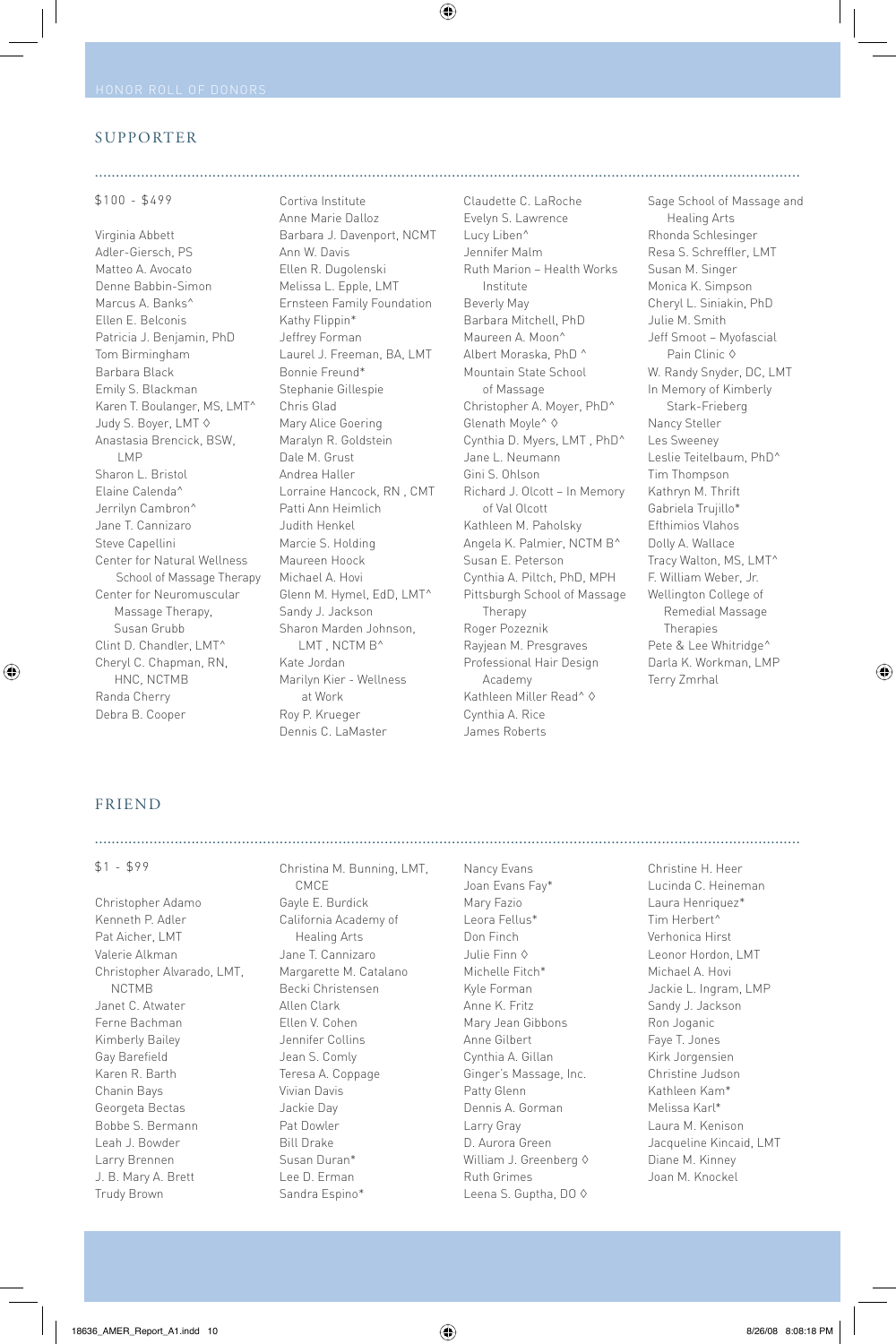Mercy College of Northwest Ohio Kerry Methot Pamela Moyer Patricia Murphy Sharon R. Nare Margaret F. Nelson Marja Neylon Nathan Nordstro◊ Susan A. O'Brien\* Roger Olbrot Linda S. Pearson Annelou Perrenoud Kerry B. Peters Melony F. Phillips-Gorin

........................................................................................................................................................................

◈

Lynn Pinter Ann M. Polich Gianna Pontoni Suzanne F. Price

# FRIEND

Phillip and Mary Kohl Denise Kozel Michal B. Kuttler Linda Lee Linda B. Lemire Bill Lindsay Eileen S. Litwin Dylan T. Lott, LMT , NCTMB Linda MacDonald Martha K. Malina Mary Marino-Strong Denise Martin Beth McCahill Betty E. McKisson Linda B. McNeill, LBMT Michael McPharlin, BSN, NCTMB, OMC Carl Meinecke

# IN-KIND DONORS

....................................................................................

⊕

American Massage Therapy Association (AMTA) AMTA Council of Schools AMTA Illinois Chapter AMTA Oklahoma Chapter AMTA Washington Chapter Associated Bodywork & Massage Professionals (ABMP) Books of Discovery Donnell Curley, Massage Magazine Curties-Overzet Publications, Inc. Custom Craftworks Florida State Massage Therapy Association (FSMTA) Journal of Bodywork and Movement Therapies (JBMT) worldmassageforum.com Journal of the Society for Integrative Oncology Lippincott Williams & Wilkins Massage and Bodywork Magazine Massage Magazine Massage Therapy Journal massagetherapypractice.com Mosby Elsevier Pearson Education, Inc. Rossiter & Associates, Inc. Talus Incorporated worldmassageforum.com

.................................................................................................................................

Kay S. Provetero Ailene Radcliffe Karen Y. Ragan Trisha Ready Michael W. Regina-Whiteley Sheila D. Resari Therron Ricks, LMT Mary Kathleen Rose, BA, CMT Judith H. Sanford Donna L. Schiller Joleen Smith In Memory of Joseph Snow, Jr. Jennifer Sommerman Sari Spieler Michelle St. Clair Wesley A. Steffen Karla H. Stull Julie A. Szivecz

Elizabeth F. Takeuchi\* Cheryl L. Tardy, BA, LMT ◊ Eileen L. Tatum Nancy L. Tellier Simon J. Teolis Kathleen S. Tschaen Pamela Turci, LMT Billie Jo Van Nostran Chris Volatarel\* Steven T. Waltner\* Kellye Webber Dale Wheeler Cydnee White\* Amanda P. Whitehead Marianne Whyte\* Vicki Winston Steve Wooding, LMP Jennifer Butler Yocum Frederick A. Zukeran

# IN MEMORIUM

⊕



Cynthia D. Myers, PhD, LMT 1952-2008 Grant recipient, donor, volunteer, IJTMB Manuscript Review Board Member, and friend of the Foundation

# AMTA CHAPTER DOLLAR-PER-MEMBER CAMPAIGN

Arizona Delaware District of Columbia Florida Georgia Hawaii Illinois Indiana Iowa Kansas Kentucky – In memory of Claire Davies Maine Massachusetts

Minnesota Mississippi Missouri Montana Nebraska Nevada New Hampshire New Jersey New Mexico New York North Carolina North Dakota Ohio Oklahoma

Oregon Pennsylvania Rhode Island South Carolina South Dakota Tennessee Texas Utah Vermont Washington West Virginia Wisconsin

EVERY EFFORT HAS BEEN MADE TO INCLUDE ACCURATE INFORMATION FOR ALL DONORS' GIFTS AND CONTRIBUTIONS. PLEASE CONTACT US IF WE HAVE INADVERTENTLY MADE ANY MISTAKES OR OMISSIONS.